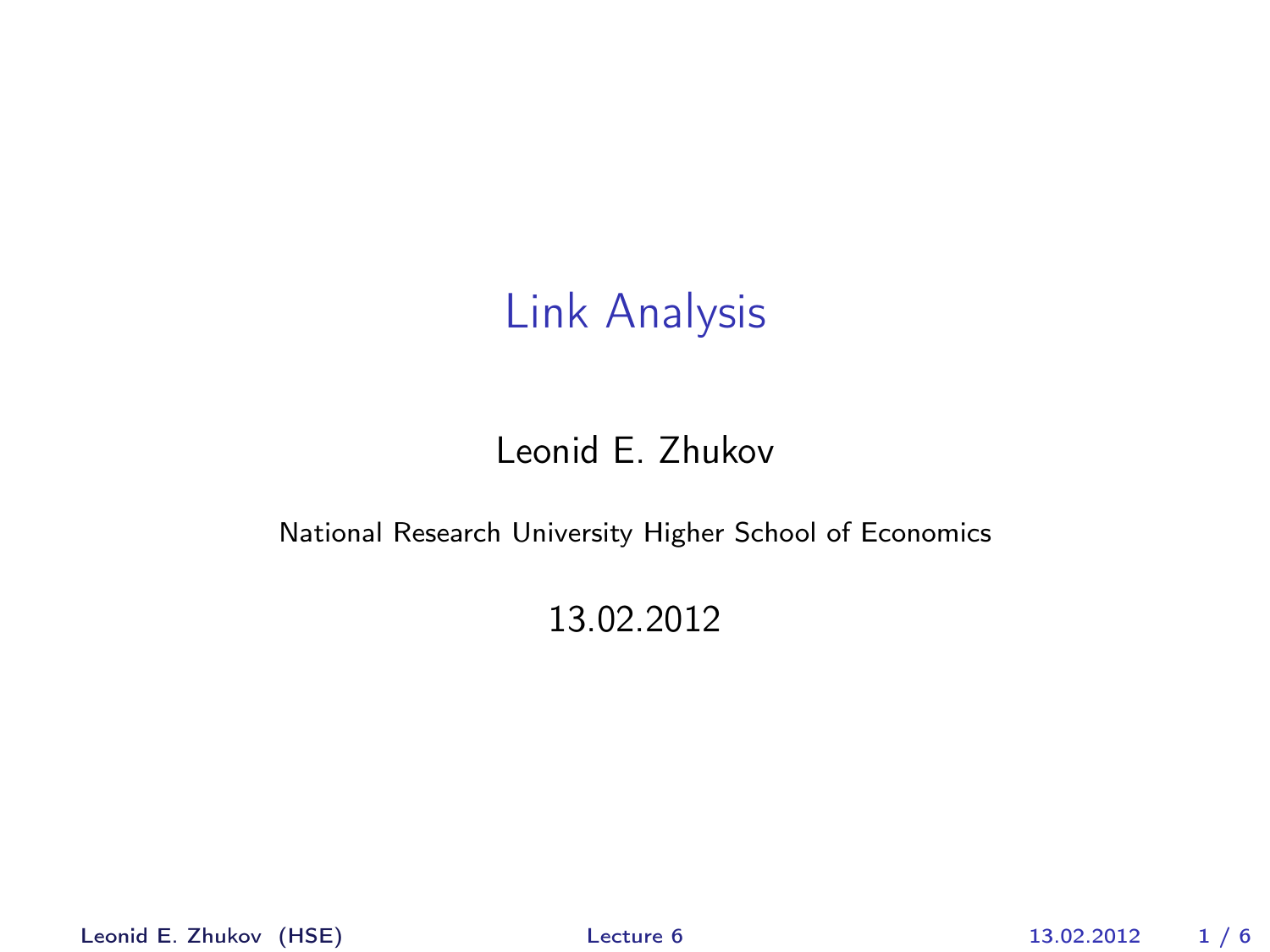Eigenvalue Prestige

An actor gives equal parts of its prestige to all nearest neighbours

$$
p_i \leftarrow \sum_j A_{ji} \frac{p_j}{k_{out}(j)}
$$

$$
\mathbf{p} = (\mathbf{D}^{-1}\mathbf{A})^T\mathbf{p}
$$

where  $\mathbf{D}_{ii} = max(k_i, 1)$  $(\mathsf{D}^{-1}\mathsf{A})^{\mathsf{T}}$  – stochastic matrix, guaranteed  $\lambda_{\mathsf{max}} = 1$ 

$$
(\mathbf{D}^{-1}\mathbf{A})^T \mathbf{p} = \lambda \mathbf{p}
$$

Leonid E. Zhukov (HSE) [Lecture 6](#page-0-0) 13.02.2012 2 / 6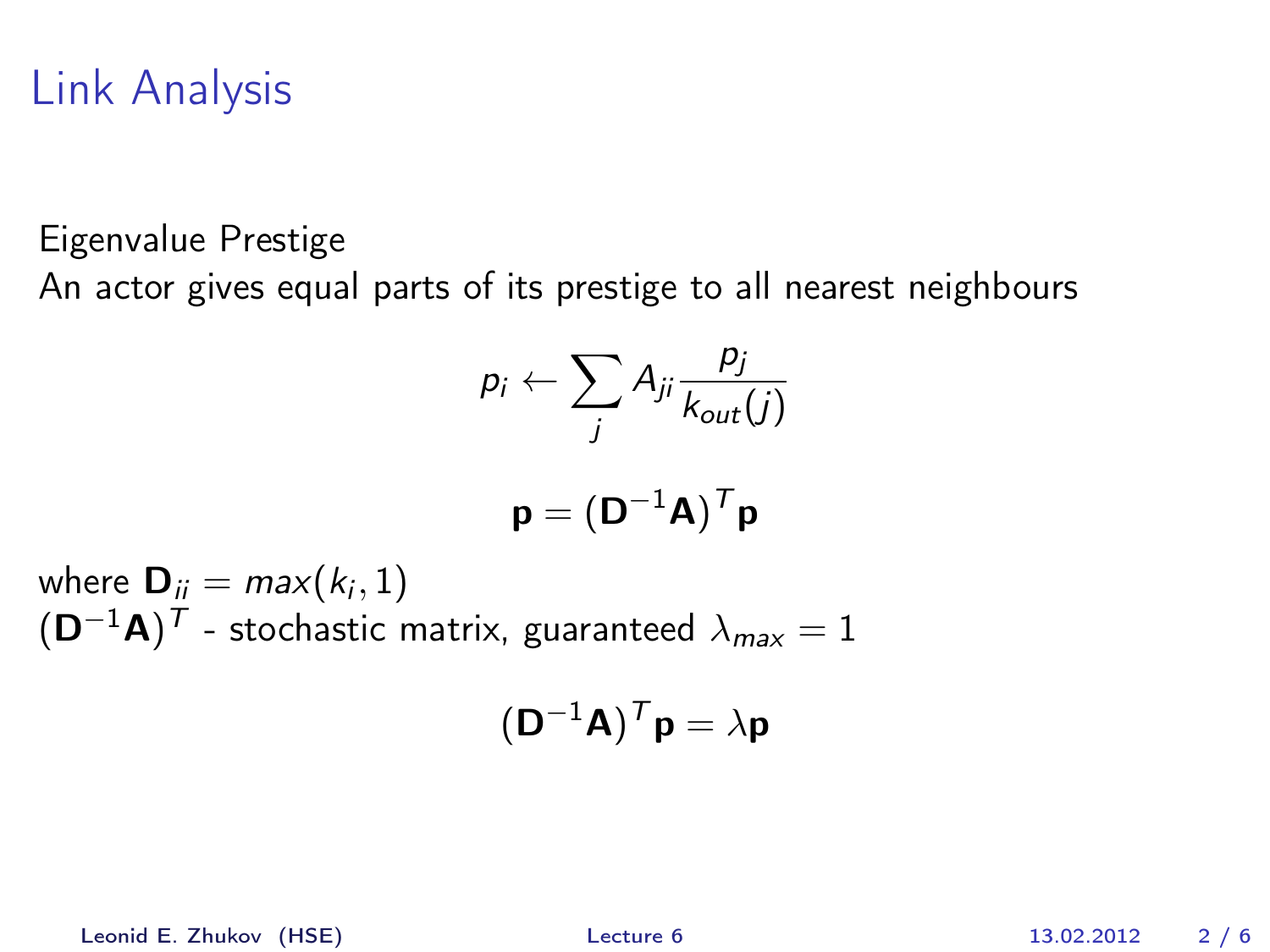PageRank (Webgraph). Brin and Page, 1998

**Exerc** out degree nodes,  $k_{out}(i) = 0$ 

$$
\blacktriangleright
$$
 zero in degree nodes,  $k_{in}(i) = 0$ 

Transition matrix:

$$
\mathbf{P}=\mathbf{D}^{-1}\mathbf{A}
$$

Stochastic matrix:

$$
\mathbf{P}' = \mathbf{P} + \frac{\mathbf{d}^T \mathbf{e}}{n}
$$

PageRank matrix:

$$
\mathbf{P}'' = \alpha \mathbf{P}' + (1 - \alpha) \frac{\mathbf{e}^{\mathsf{T}} \mathbf{e}}{n}
$$

Leonid E. Zhukov (HSE) [Lecture 6](#page-0-0) 13.02.2012 3 / 6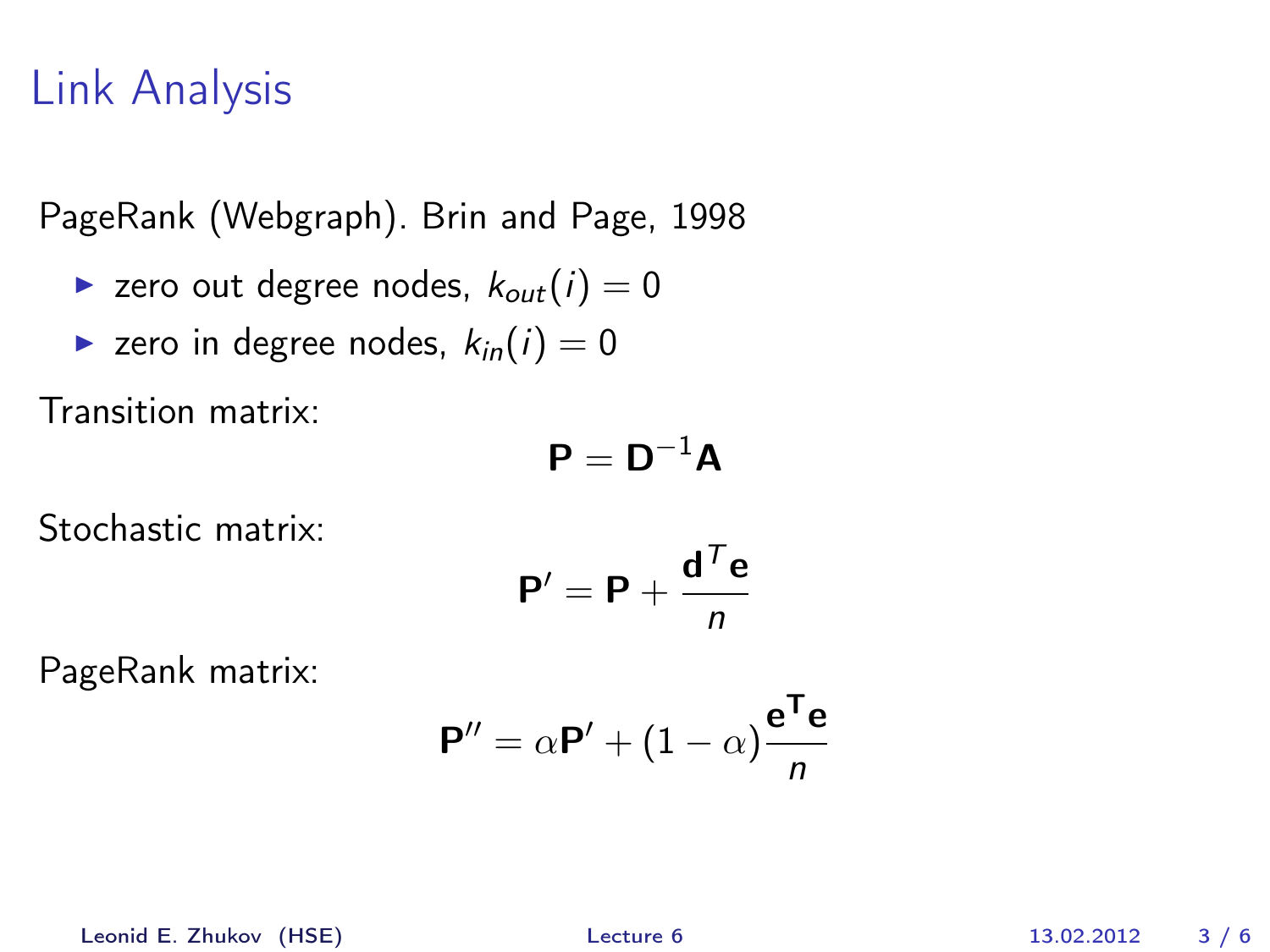Eigenvalue problem:

$$
{\bm P''}^T {\bm p} = \lambda {\bm p}
$$

Perron-Frobenius theorem:

- $\triangleright$  stochastic (non-negative and rows sum up to one)
- $\triangleright$  irreducible (strongly connected graph)
- $\blacktriangleright$  aperiodic

then unique largest eigenvalue  $\lambda_{max} = 1$ , positive eigenvector and power iterations coneverge to it. Solution satisfies  $|\mathbf{p}|_1 = 1$ 

$$
\lambda \mathbf{p} = \alpha \left( \left( \mathbf{D}^{-1} \mathbf{A} \right)^{\mathsf{T}} + \frac{\mathbf{e}^{\mathsf{T}} \mathbf{d}}{n} \right) \mathbf{p} + \left( 1 - \alpha \right) \frac{\mathbf{e}}{n}
$$

Leonid E. Zhukov (HSE) [Lecture 6](#page-0-0) 13.02.2012 4 / 6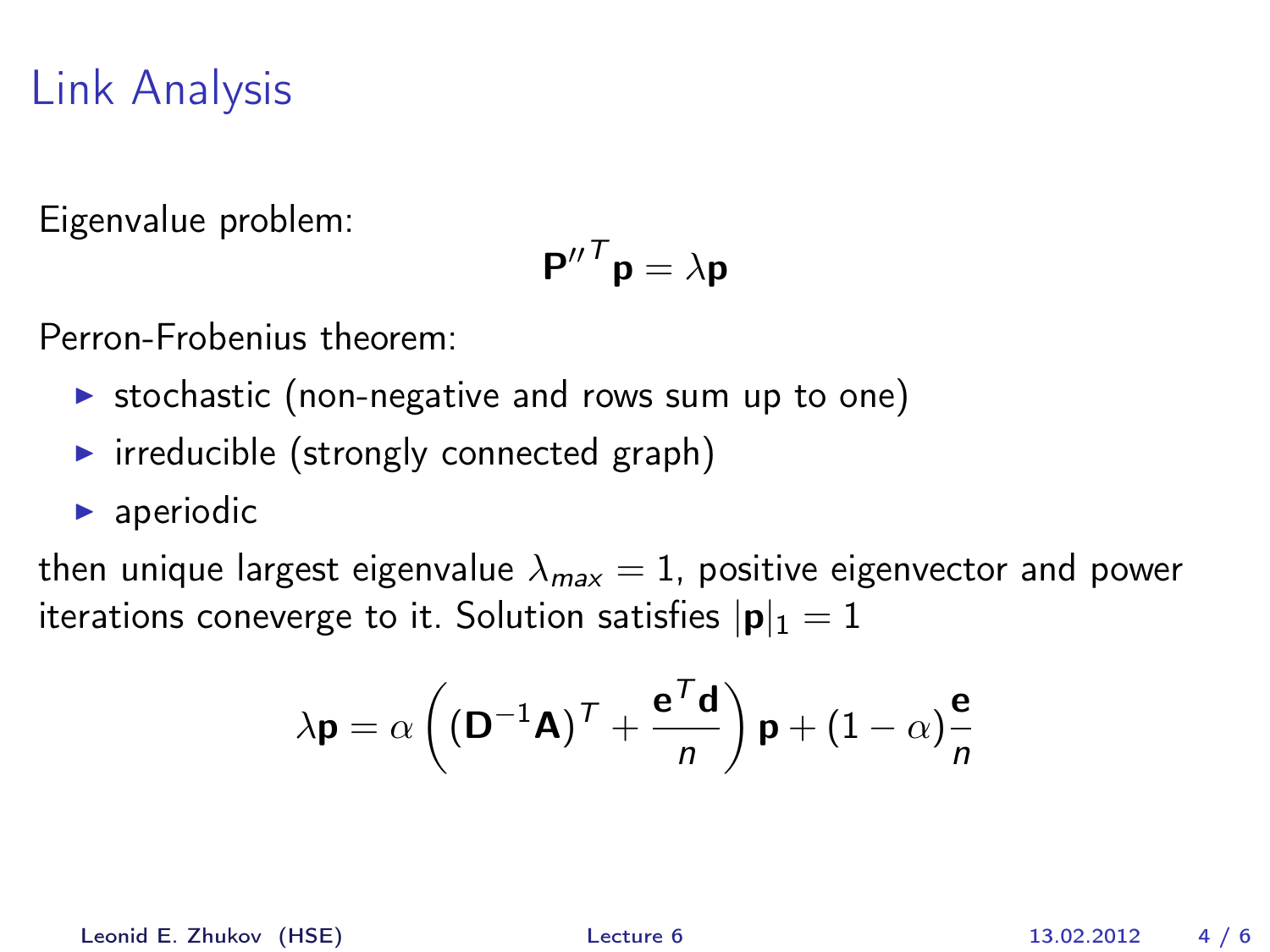Hubs and Authorities (HITS) . Kleinberg, 1999 Citation networks. Reviews vs original research (authoritative) papers

- **Example 2** authorities, contain useful information,  $a_i$
- In hubs, contains links to authorities,  $h_i$

Mutual recursion

 $\triangleright$  Good authorities reffered by good hubs

$$
a_i \leftarrow \sum_j A_{ji} h_j
$$

 $\triangleright$  Good hubs point to good authorities

$$
h_i \leftarrow \sum_j A_{ij} a_j
$$

Leonid E. Zhukov (HSE) [Lecture 6](#page-0-0) 13.02.2012 5 / 6